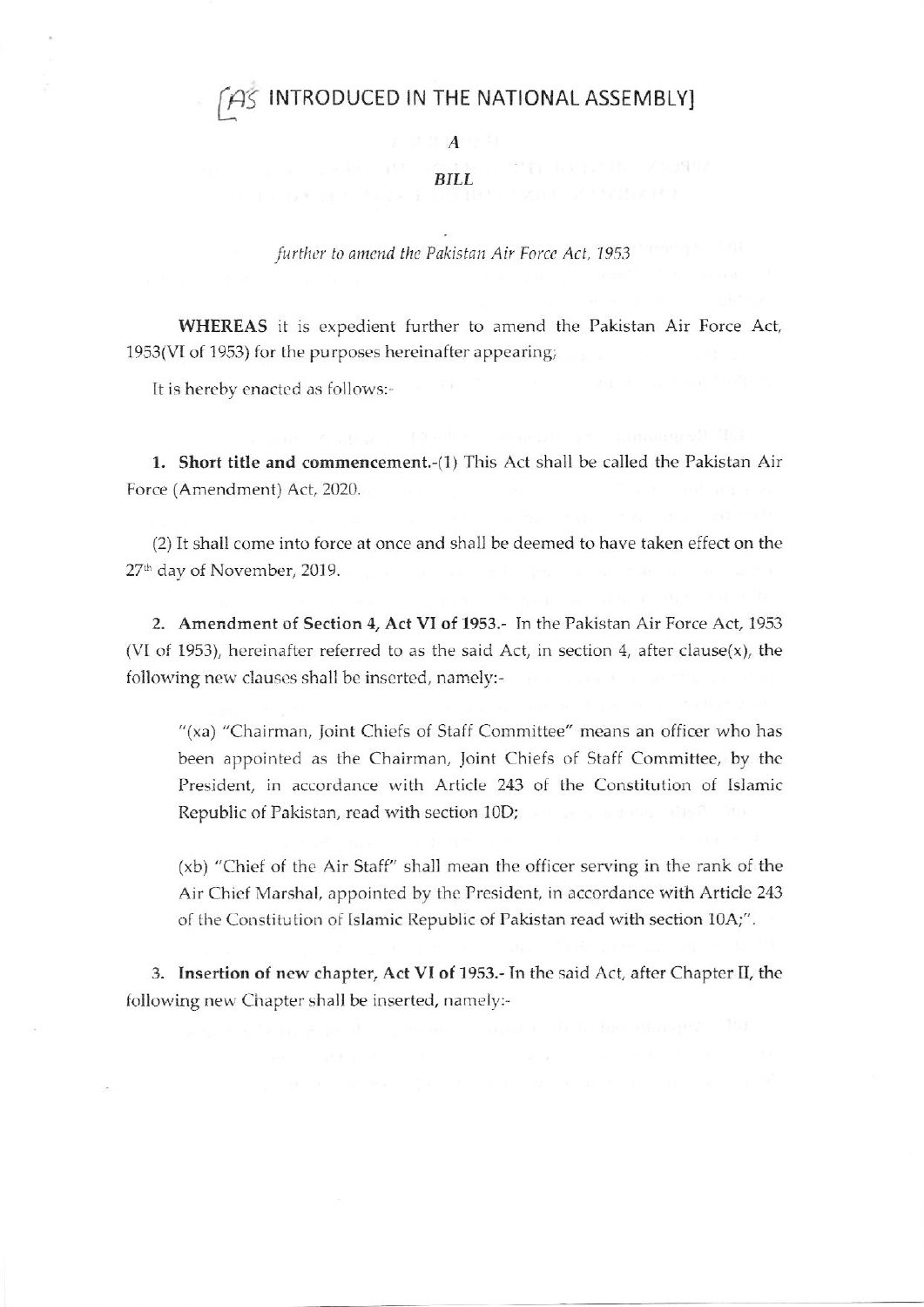### "CHAPTER II.A

## APPOINTMENT OF THE CHIEF OT THE AIR STAFF AND THE CHAIRMAN, JOINT CHIEFS OF STAFF COMMITTEE

10A. Appointment of the Chief of the Air Staff.-(1) The President shall, on the advice of the Prime Minister, appoint an Air Chief Marshal as the Chief of the Air Staff, for a tenure of three (03) years.

(2) The terms and conditions of the Chief of the Air Staff shall be determined by the President, on the advice of the Prime Minister.

### 108. Reappointment or extension of the Chief of the Air Stafr.-

(1) Notwithstanding anything contained in this Act or any other law for the time being in force, the President, on the advice of the Prime Minister, may reappoint the Chief of the Air Staff for additional tenure of three (03) years, or extend the tenure(s) of the Chief of the Air Staff up to three (03) years, on such terms and conditions, as may be determined by the President on the advice of the Prime Minister, in the national security interest or exigencies, from time to time.

(2) Notwithstanding anything contained in this Act or any other law, or any order or judgment of any Court, the appointment, reappointment or extension of the Chief of the Air Staff, or the exercise of discretion by the appointing authority in this regard, shall not be called into question before any Court on any ground whatsoever,

10C. Retirement age and service limits of the Chief of the Air Staff:- The retirement age and service limits prescribed for an Air Chief Marshal, under the Rules and Regulations made under this Act, shall not be applicable to the Chief of the Air Staft, during his tenure of appointment, reappointment or extension, subject to a maximum age of sixty-four (64) years. Throughout such tenure(s), the Chief of the Air Staff shall continue to serve as an Air Chief Marshal in the Pakistan Air Force.

10D. Appointment of the Chairman, Joint Chiefs of Staff Committee.- (1) The President may, on the advice of the Prime Minister, appoint a Chairman, Joint Chiefs of Staff Committee, from amongst Generals in the Pakistan Army,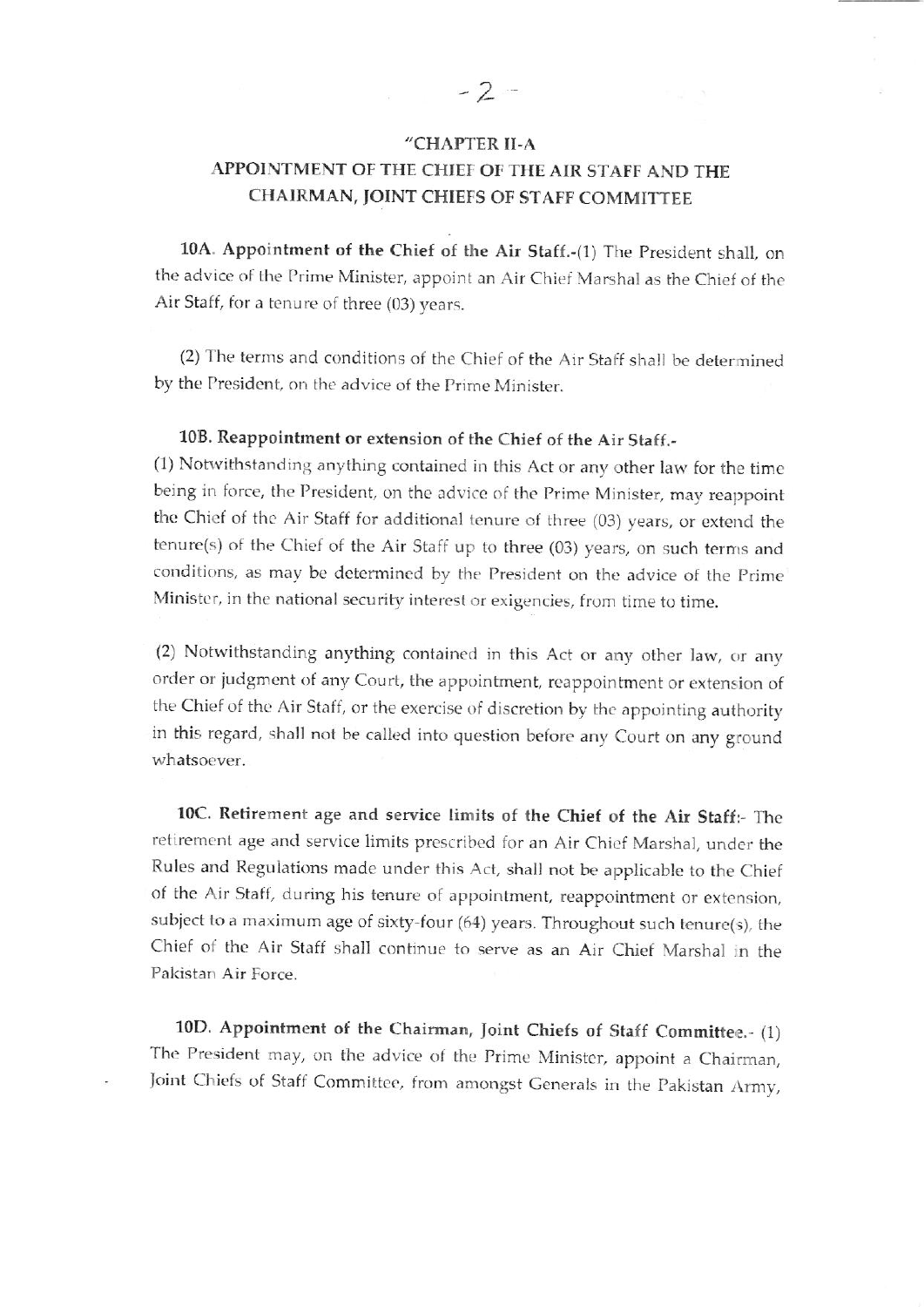Admirals in the Pakistan Navy, or Air Chief Marshals in the Pakistan Air Force, for a tenure of three (03) years.

(2) The tenns and conditions of the Chairman. Joint Chiefs of Staff Committee shall be determined by the President on the advice of the Prime Minister.

(3) If the Chairman, Joint Chiefs of Staff Committee is appointed from amongst Air Chief Marshals in the Pakistan Air Force, the provisions of this Act shall be applicable to such Chairman,, loint Chiefs of Staff Committee.

10E. Reappointment or extension of the Chairman, Joint Chiefs of Staff Committee.- (1) Notwithstanding anything contained in this Act or any other law for the time being in force, the President, on the advice of the Prime Minister, may reappoint the Chairman, Joint Chiefs of Staff Committee for additional tenure of three (03) years, or extend the tenure(s) of the Chairman, Joint Chiefs of Staff Committee up to three (03) years, on such terms and conditions, as may be determined by the President on the advice of the Prime Minister, in the national security interest or exigencies, from time to time.

(2) Notwithstanding anything contained in this Act or any other law, or any order or judgment of any court, the appointment, reappointment or extension of the Chairman, Joint Chiefs of Staff Committee, or the exercise of discretion by the appointing authority in this regard, shall not be called into question before any court on any ground whatsoever.

10F. Retirement age and service limits of the Chairman, Joirt Chiefe of Staff Committee.-In case an Air Chief Marshal of the Pakistan Air Force is appointed as the Chairman, Joint Chiefs of Staff Committee, the retirement age and service limits, prescribed under the Rules and Regulations made under this Act, shall not be applicable to the said Air Chief Marshal during his tenure of appointment, reappointment or extension, subject to a maximum age of sixty-four (64) years. Throughout such tenure, the Chairman, Joint Chiefs of Staff Committee, appointed under this Act, shall continue to serve as Air Chicf Marshal in the Pakistan Air Force.".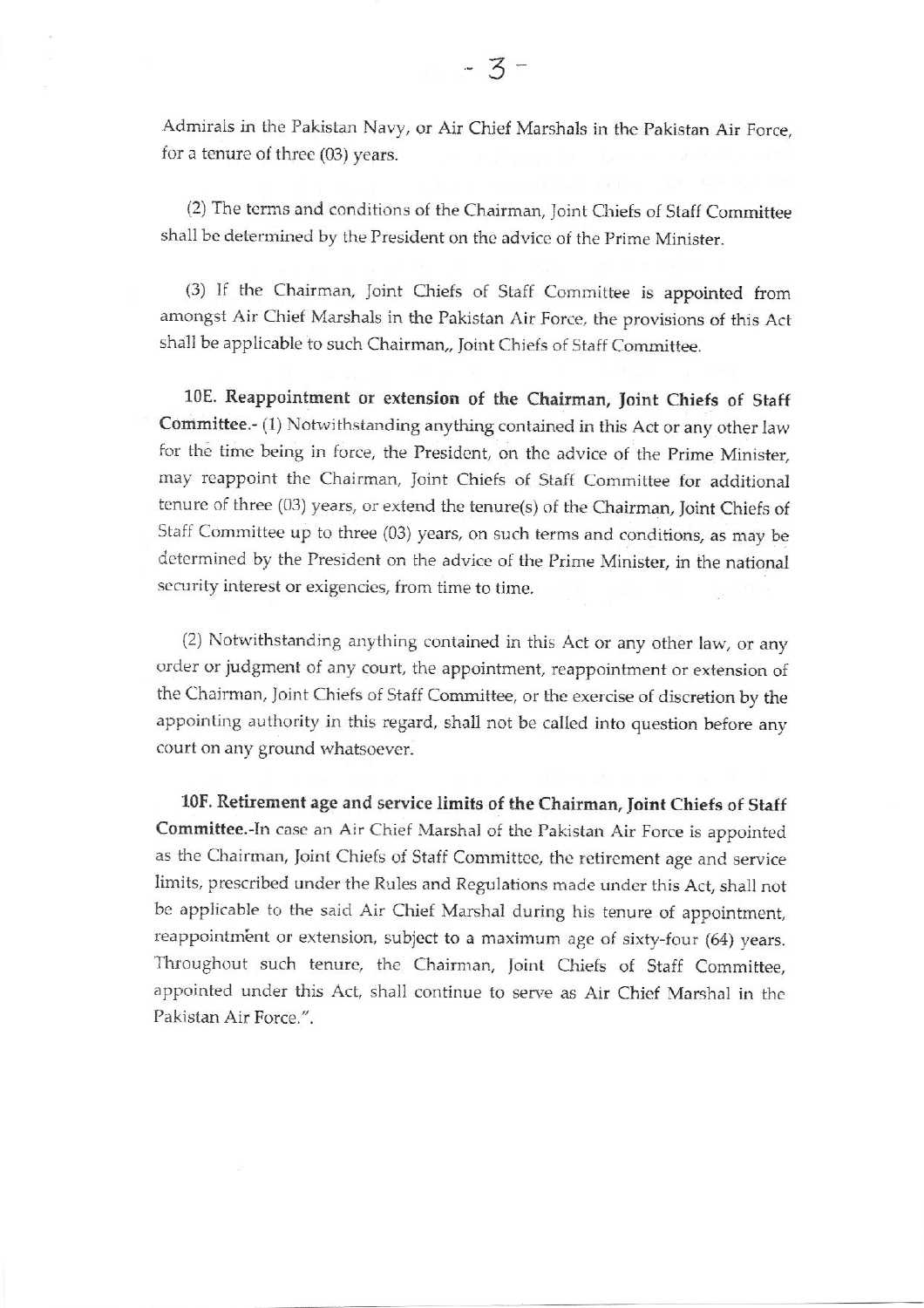4. Amendment of section 18, Act VI of 1953.-In section 18, for the word "Every" the expression, "Subject to Chapter II-A, every" shall be substituted and for the full stop at the end, a colon shall be substituted and thereafter the following provisos shall be inserted, namely:-

"Provided that the appointment, reappointment, extension, and tenure of the Chief of the Air Staff shall be determined in accordance with sections 10A, 10B and  $10C$ :

Provided further that the appointment, reappointment or extensicn, and tenure of the Chairman, Ioint Chiefs of Staff Committee shall be determined in accordance with sections 10D, 10E and 10F.".

5. Amendment of section 202, Act VI of 1953.- In the said Act, in section 202, in subsection (2), in sub-clause (a), after the word "the", occurring for the first time, the commas and words "appointment, reappointment, extension," and after the word "Act", the words and commas "including the Chief of the Air Staff and the Chairman, Joint Chiefs of Staff Committee" shall be added.

### 6. Overriding effect.-

- (1) The provisions of this Act shall have effect notwithstanding arrything contained in the said Act, any other law, rules, regulations or bye-laws, notifications and other legal instruments for the time being in force.
- (2) In case there is any conflict between the provisions of this Act and any other law for the time being in force, the provisions of this Act shall prevail to the extent of inconsistency.